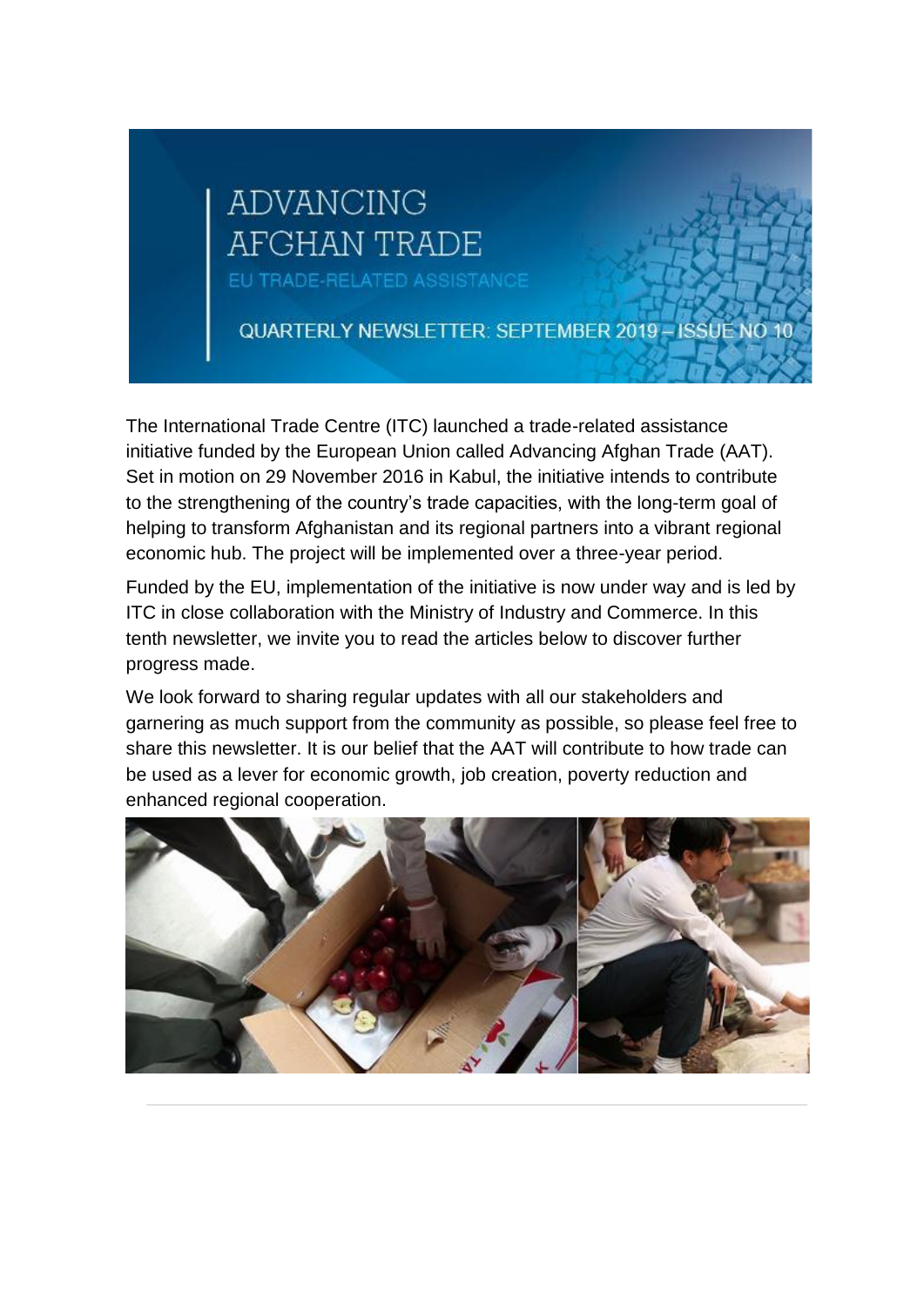

#### EU ANNOUNCES AAT PHASE II 2020 – 2024

On 23 July the EU Delegation in Kabul and the Afghan government officials and private sector convened the Third Project Steering Committee of the Advancing Afghan Trade (AAT)…

[Read more >](http://bit.ly/2SQOf00)



## AFGHANISTAN / UZBEKISTAN STEP UP EFFORTS TO STRENGTHEN TRADE RELATIONS

Central-Asian countries hold second publicprivate dialogue supported by the European Union and the International Trade Centre…

[Read more >](http://www.intracen.org/news/Afghanistan-and-Uzbekistan-step-up-efforts-to-strengthen-trade-relations/)



## INCREASING ACCESS TO FINANCE FOR AFGHAN SMEs SAFFRON GROWERS

The International Trade Centre (ITC) Access to Finance (A2F) team is currently collaborating with the Afghan National Saffron Growers Union (ANSGU) to improve…

[Read more](http://www.intracen.org/uploadedFiles/intracen.org/Content/ArticleAccessFinance%20.pdf)



#### INAUGURATION CEREMONY FOR TESTING LABORATORIES OF ANSA

The Afghan National Standard Authority's new metrology laboratory was inaugurated on 24 July by European Union Ambassador to Afghanistan Pierre Mayaudon, ITC, Acting Minister of Finance, Dr. Humayoun Qayoumi, and Afghan cabinet members...

[Read more >](http://www.intracen.org/uploadedFiles/intracen.org/Content/MetrologyLabs.pdf)